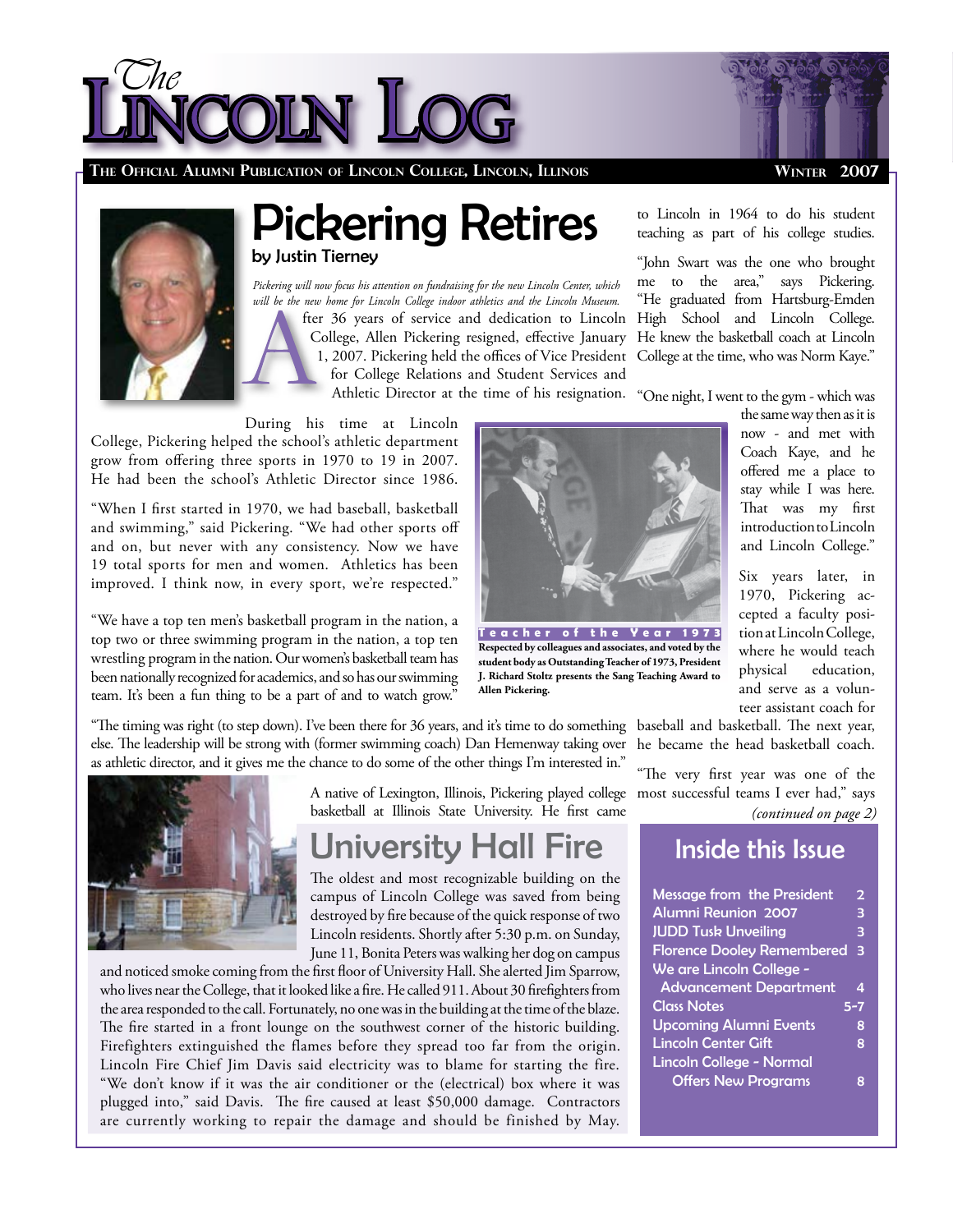# toin Log

## **Aessage From the President**

FROM TIME-TO-TIME COLLEGES AND UNIVERSITIES MUST ENGAGE IN LONG-RANGE VISIONING AND STRATEGIC planning. Lincoln College – Normal completed such <sup>a</sup> process last fall and the outcome of this effort has brought new excitement and enthusiasm to that campus. The time has also come for Lincoln College – Lincoln to undertake a similar visioning effort.



**President Hutchinson**

### Lincoln College - Lincoln Launches Strategic Visioning Process

uring the Fall, 2006 semester, representatives of all sectors of the campus community, Trustees, D

and community leaders were involved in very

aggressive programming for the future. The effort has been led by Dr. Gary Davis of Lincoln who is the former chief executive officer of the Illinois Community College Board Association. He is a nationally recognized expert in Board development and institutional planning. To date, the planning group has developed a new vision for the future, refreshed the mission for the campus, and developed a set of ambitious goals for the future. The plan will be presented to the Board of Trustees for general approval in their February semi-annual meeting.

If approved, the planning group will develop specific and measurable objectives to meet the established goals. This has

**Strategic Planning Goals**

Lincoln College plans to offer:

- 1. A program to help faculty and staff understand how today's students learn.
- A new curriculum to engage 2. students and to improve their chances for educational, personal, and professional success.
- An effective retention program. 3.
- A stronger financial position for the 4. College.
- Upgraded physical facilities. 5.
- Implementation of an 6. effective external and internal communication program.

been an extraordinarily exciting and energizing effort for all involved.

Provisionally, the vision statement reads as follows: **By 2012, Lincoln College will be recognized as uniquely student-focused, innovative, and entrepreneurial. Lincoln College will offer a campus community that engages students with opportunities for educational, personal, and professional success.**

The mission statement, which is to be short, pithy, and for public use, is: **Lincoln College uniquely empowers students to realize their full potential.**

Pickering Retires

*c o n t i n u e d f r o m p a g e 1* Pickering. "We had a kid by the name of Lloyd Nolan, who was a great player. We had John Campbell, who is still the second all-time leading scorer in school history and Dennis Werth, who went on to play baseball with the New York Yankees."

Pickering would go on to win various awards and championships. In 16 years as the head men's coach, he had 15 winning seasons, ranking first all-time in wins among men's basketball coaches at Lincoln College, compiling a career record of 368-155. During that time, he won seven regional championships. He's also a member of the Illinois Basketball Coaches Hall of Fame, and the Illinois State University Hall of Fame.

In 1981, Pickering's Lynx squad finished second in the nation in the NJCAA Division I National Tournament, the highest finish in school history. He was also named the NJCAA's Division I cuse, New York, Pickering served as an assistant coach to Lute Olsen on a team that included Doc Rivers and Derek Harper.

Pickering remembers recruiting as one of the aspects of college coaching that he enjoyed the most. Kevin Gamble, who would go on to play 10 years in the NBA, is one of Pickering's favorite recruiting stories.

"I talked to him in his home for half an hour, maybe more," says Pickering. "And all I talked about was school- what classes he could take, and what would be expected of him academically. And on my way out the door, I said, 'By the way, we also have a basketball team.'"

Pickering has also seen his own two children participate in Lincoln College athletics. Daughter Lyndsey was a member of the Lady Lynx soccer team, while son David was a member of last season's Lynx men's basketball squad that qualified for the NJCAA National Tournament.

Pickering will now focus his attention on fund raising for the new Lincoln Center. The building will seat around 1,300 and will also house the college's museum.

----------------------------------------------------------------------------- Justin Tierney, a 2006 graduate of Lincoln College, is a junior at Elmhurst College studying journalism.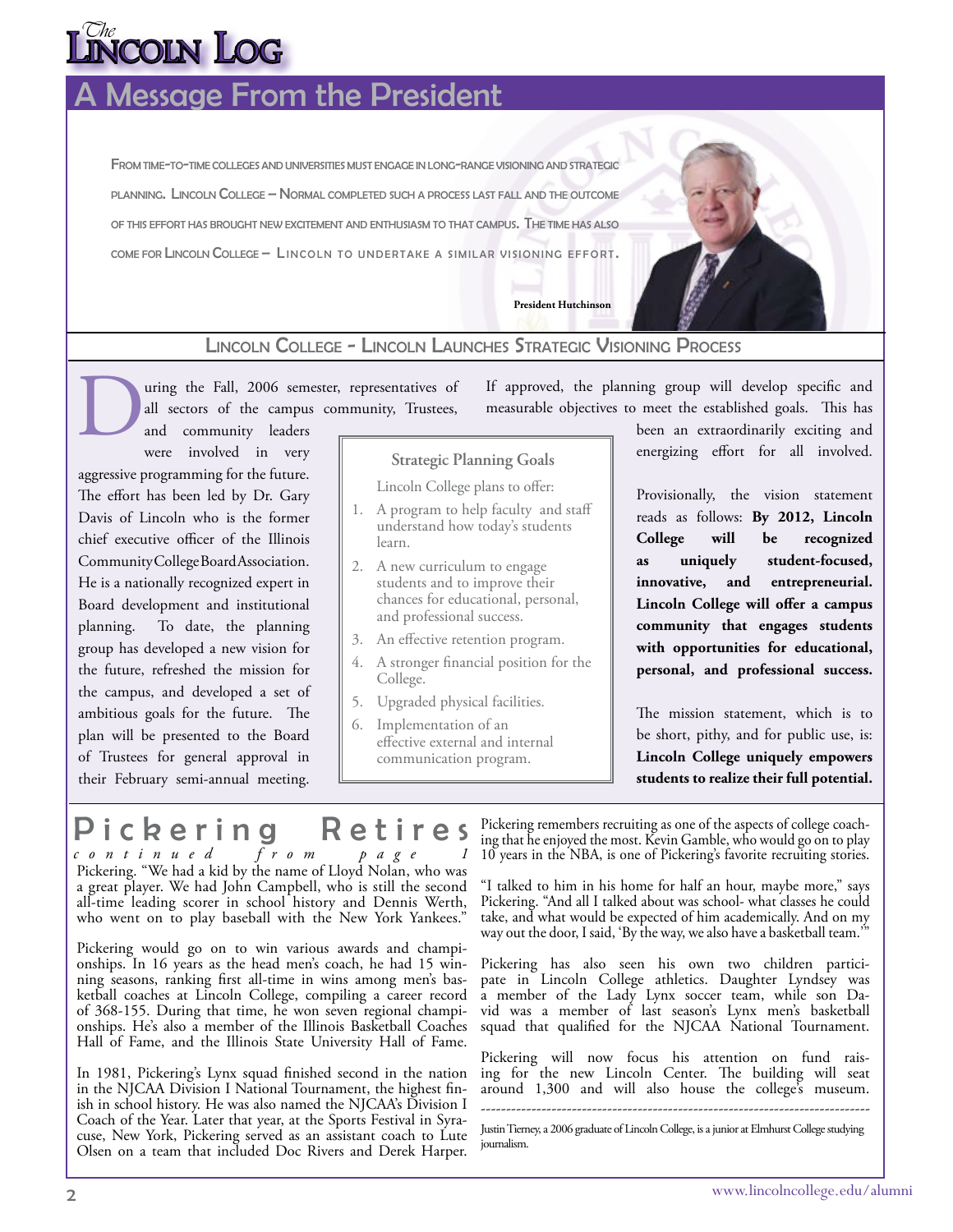### Alumni Reunion 2007 **A t t e n t i o n <sup>a</sup> l l L i n c o l n C o l l e g e S t u d e n t <sup>s</sup>** Mark your calendar for Reunion 2007. Friday, April 27 through Sunday, April 29, Lincoln College will celebrate reunion years for all members who are a part of classes ending in a 2 or 7. So, come back to campus classes of 1932, 1937, 1942, 1947, 1952, 1957, 1962, 1967, 1972, 1977, 1982, 1987, 1992, 1997, and 2002. Don't worry, if this isn't your anniversary year, you can still come to reminisce and relive the memories. Members of all graduating classes will be recognized during the Alumni Dinner and Awards Program on Saturday, April 29. Individuals in attendance who are celebrating their 25th or 50th reunion will receive the Swarovski crystal Lincoln College Alumni pin.



**A group from Reunion 2006 tour the Abraham Lincoln Presidential Museum in Springfield, IL.**

### Film Producer Receives Alumni Award

Bruce A. Block, class of 1968, will receive this year's Distinguished Alumni Award. Currently living in Los Angeles, CA, Block will be visiting campus during Reunion Weekend to present a lecture on film and cinema studies and what it's really like working in Hollywood. Block's recent movie producing credits include *The Holiday, Christmas with the Kranks, Something's Gotta Give, America's Sweethearts,* and *What Women Want.* Honorary Alumni and Alumni Achievement Awards will also be presented during Reunion 2007. Recipients will be announced in early March.

## Events

**Friday, April 27** Wine & Cheese Reception

**Saturday, April 28** 2nd Annual 5K Run/1 mile Walk for Scholarship

Lady Lynx Alumni Basketball Game – Coaches Cindi Slayton Jackson and Donna Bonebrake will

be back!

Alumni Dinner and Awards Program

**Sunday, April 29**  Tour the Abraham Lincoln Presidential Museum in Springfield, IL



**Lincoln College student, Judd McCullum receives The Lincoln College Science Achievement Award from Dr. Dennis Campbell.**

# JUDD Tusk Unveiling

Over 100 people were in attendance for the unveiling ceremony of the tusk and tooth of JUDD, the woolly mammoth, at the McKinstry Memorial Library on Saturday, October 28, 2006. This exhibit is on display indefinitely. In September 2005, freshman Judd McCullum discovered a tusk of a woolly mammoth in Sugar Creek near the Lincoln College campus during an environmental biology field trip. Three months later, Lincoln College Professor Dr. Dennis Campbell found a third molar which supported the theories of the first find. The tusk is 12-feet-long and is the largest mammoth tusk ever found in Illinois. It is possibly the largest woolly mammoth tusk ever found in North America. Tests on the tusk revealed that this was likely a male woolly mammoth that was 50 years old, stood 10-11 feet tall, weighed 6-7 tons, and lived over 11,600 years ago - a surprisingly recent time for mammoth existence.

## Florence Adams Dooley Remembered

Florence Adams Dooley, former Director of Admissions and wife of Lincoln College President Dr. Raymond Dooley, died after a brief hospitalization on November 12, 2006. She was 93. Mrs. Dooley received a Bachelor of Arts degree from the University of Illinois in 1936. She worked in the fashion industry in Champaign, IL before finding her real niche in academia. In 1943 she began her career in academic admissions counseling, a job which involved an abundance of travel. During a business trip, she met Raymond Dooley whom she married on April 2, 1947. As newlyweds, the Dooleys moved to Lincoln, IL

where he became Lincoln College's 15th President, a post he kept for 22 years, until his retirement in 1971. Speaking of his family, President Dooley once said that "Florence and Lincoln were the saving of our lives." During their tenure, the Dooleys

**Florence Adams Dooley 1913-2006**

made a remarkable impact on Lincoln College. According to the August 1970 issue of "The Lincoln Log," during President Dooley's administration "the student body...increased some 600 percent...The school's physical plant (was) improved with the addition of five new residence halls, Harts Science Building, Scully Natatorium, McKinstry Memorial Library and the (new) Student Center and Student Services Buildings. Bids for an eleventh new structure, the Johnston Fine Arts Center, were received on June 25, 1970."

On May 30, 1971, President and Mrs. Dooley received honorary Doctorates from Lincoln College for their years of service. A Doctor of Education and Doctor of

Humanities were awarded respectively. In 1995, a new academic building was erected at Lincoln College and named to honor both Florence and Raymond Dooley. The family has requested that memorials in honor of Mrs. Dooley can be made to Lincoln College.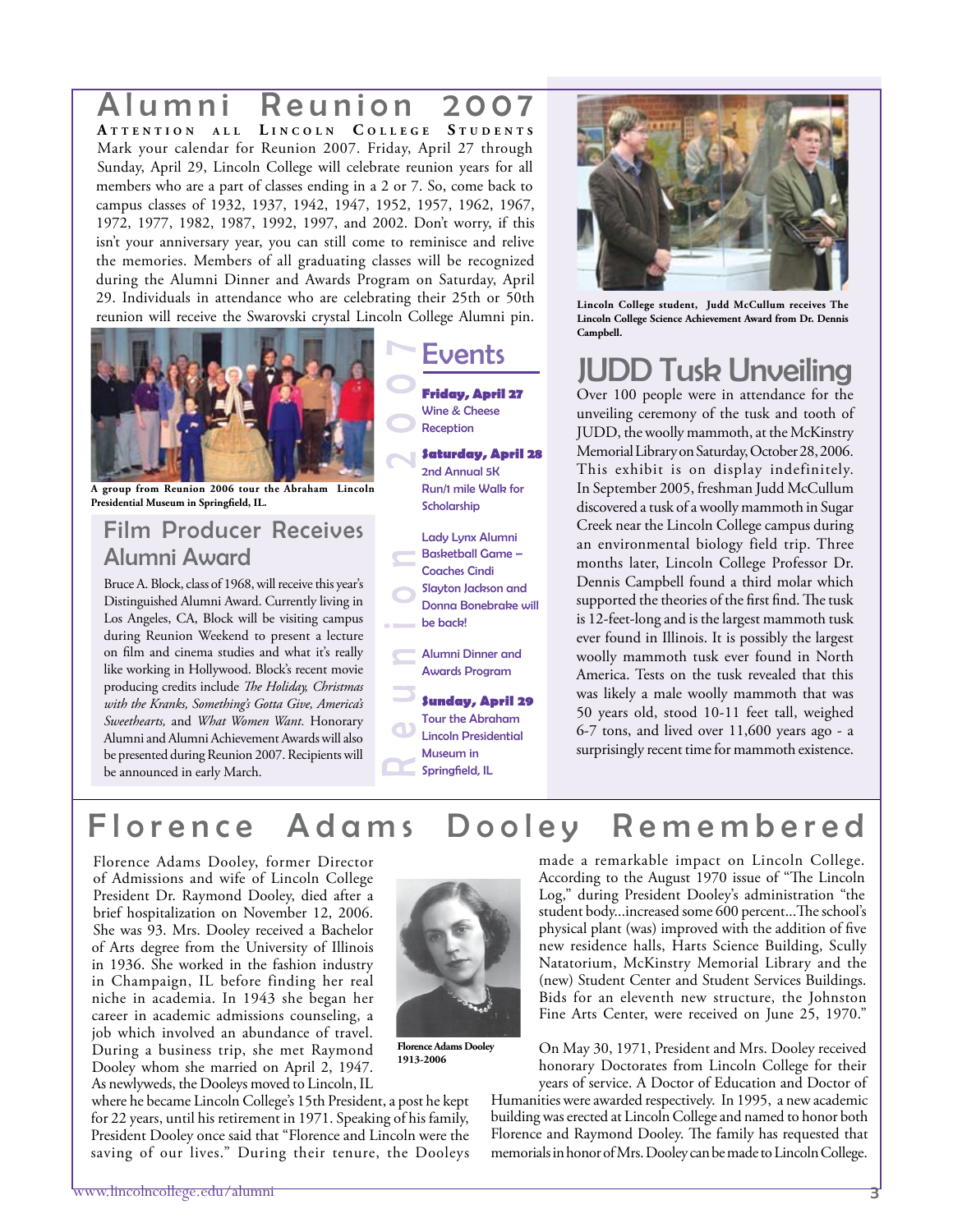# $\frac{C_{he}}{C}$ nicoln Log

We are Lincoln College

**Deb Ackerman** Vice President for Institutional Advancement

Deb earned an A.A. from Lincoln College, a B.A. in Management from the University of Illinois at Springfield and an M.S.Ed from Illinois State University. She started at Lincoln College in 1999 as the Assistant Director of Alumni Relations and the Annual Fund. In 2002, she became the Executive Director of Alumni Relations and Dean of Advancement. In May 2006, she was named Vice President for Institutional Advancement. Deb collects Norman Rockwell figurines and snowmen. She loves the Chicago Bears and Chicago Cubs. And she can ride a unicycle!

**Deb Shull Andrews** Creative Services Manager

Deb graduated from Lincoln College with an A.A. She is currently working on her B.A. at the University of Illinois at Springfield. She started in a full-time data entry position at Lincoln College in October of 2000. She now serves as the Creative Services Manager collaborating with the Office of Advancement and campus-wide graphic design projects. Deb is also responsible for the new and improved layout and design for "The Lincoln Log." When she's not at Lincoln College, you'll find her with a paintbrush in hand or digging in the dirt! She can't wait for Spring.

**Heather Miller** Coordinator for Annual Giving

Heather earned an A.A. from Lincoln College and is currently pursuing a B.A. from Lincoln College-Normal. She started working in the President's Office and the Office of Advancement as a student worker when she was going to school at LC. Since 2002, Heather has been working full time holding the position Annual Fund Assistant before taking on her current role. An enthusiastic Cardinals fan, Heather finds it hard to have time to watch the games. She is a relentlessly busy person who is always doing something at home or with her family. This girl never sits down!

**Natalie Jeckel McGee** Director of Alumni Relations

Natalie earned an A.A. from Lincoln College, a B.A. from Millikin University, and an M.S.Ed. from Illinois State University. Her first job at Lincoln College was managing the Tutoring Office part time, in the fall of 1999. Four years later she returned to Lincoln College creating the department of Web Services. In August of 2005, she moved to the Office of Advancement, taking her current position. Natalie enjoys running, dancing and yoga. You might even find her going for a jog on campus after work.

**Rick Samuels** Development **Officer** 

**Laurie Trowbridge** Director of Web Services

Sage College and

University. She

College in 2006.

Rick earned a B.S. from Chadron State College in Nebraska and an M.S. from Eastern Washington University. He started Illinois State at Lincoln College in August of 2006. Rick has a vast knowledge of NCAA Division I school nicknames. This is probably because he was the head coach for Eastern Illinois University's men's basketball team for 25 years. Laurie holds a B.A. from Russell an M.S. from joined Lincoln She also has a knack for knitting.

> **"Whatever you are, be a good one."**

> > **-Abraham Lincoln**

**Mary Jo Werth** Administrative Assistant

Mary Jo is a graduate of Taylorville High School and has worked for Lincoln College since 2001. She began working part time in the Office of Advancement doing data entry. In January 2002, she became full time and manages alumni data, processes gifts, and coordinates event registration. For the past 34 years she has been married to Ken. She insists, of course, that since they've been married that long they certainly must have married at a very young age! In her free time MJ enjoys reading, playing golf and fishing.

### What's New With You?

We always welcome news items from Lincoln College alumni for use in future issues of **The Lincoln Log**. If you have news you would like to share with fellow classmates, you have moved, gotten married or had a baby, please let us know.

|                                                          |       |               |        |      | Class Year: ___________________ |  |  |  |
|----------------------------------------------------------|-------|---------------|--------|------|---------------------------------|--|--|--|
|                                                          | First | <b>Middle</b> | Maiden | Last |                                 |  |  |  |
|                                                          |       |               |        |      |                                 |  |  |  |
|                                                          |       |               |        |      |                                 |  |  |  |
|                                                          |       |               |        |      |                                 |  |  |  |
|                                                          |       |               |        |      |                                 |  |  |  |
|                                                          |       |               |        |      |                                 |  |  |  |
| Complete this form online. www.lincolncollege.edu/alumni |       |               |        |      |                                 |  |  |  |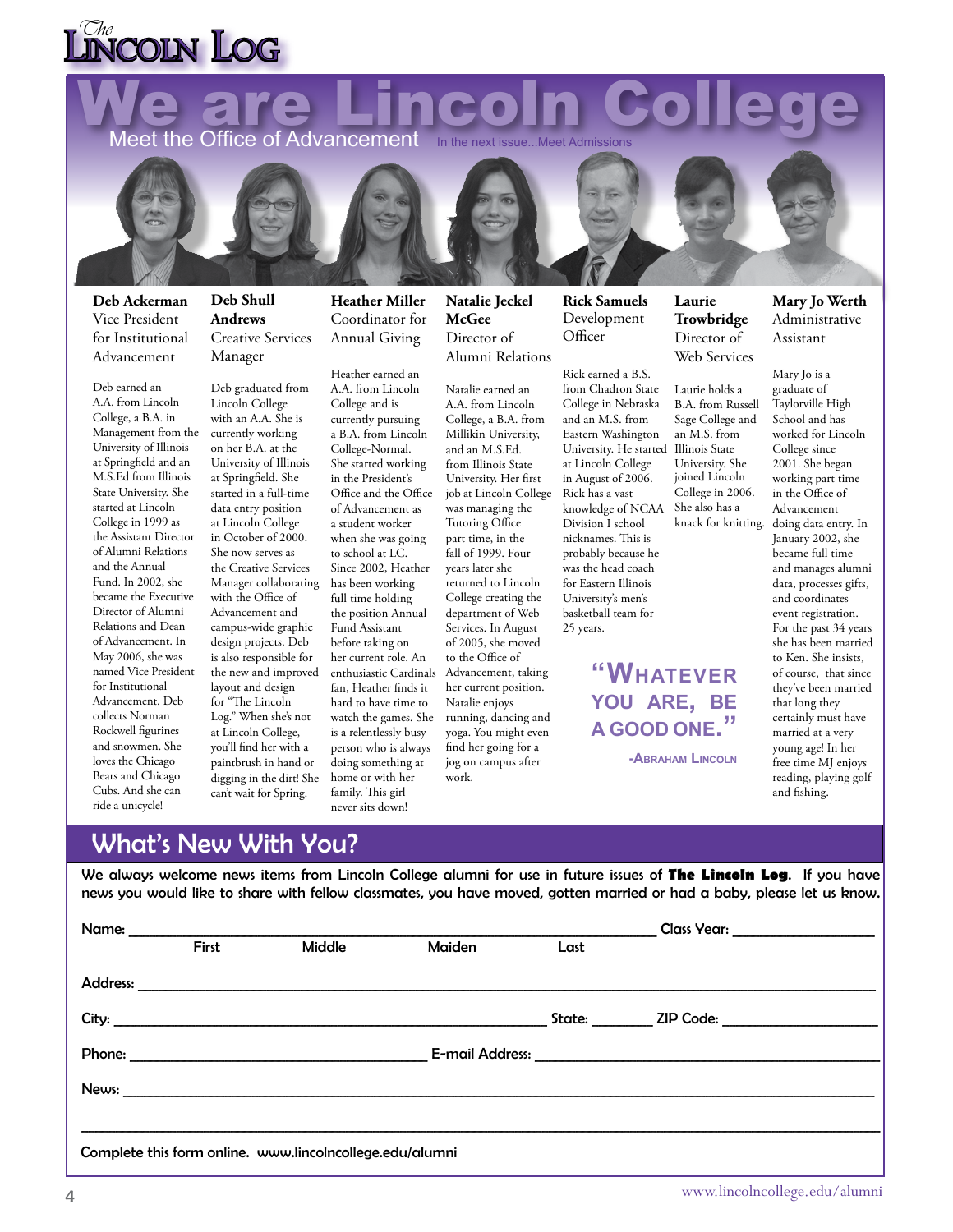professionals an opportunity to attend dinner parties in Dallas and Fort Worth restaurants. **Steve Huff**, class of 1964, writes to say he is looking for Skip Smaga. They had a 55 Chevy on campus together. Steve was drafted in 1965 and sent to months he was assigned a Troop Clerks job. He used the GI Bill to go back to college while working for the CTA as a bus driver. And then earned a degree from Valparaiso University and worked around Chicago for over 30 years. He now lives in Florida with his wife. **Margie Mickelson**, class of 1964, is the President of Mickelson Enterprises, Inc., which is a chain of antique malls in the Cummings, GA area. **Dennis Pilcher**, class of 1965, finished his 27th year at Iowa Central Community College as Athletic Director and Head Men's Basketball Coach. His Junior College coaching record is 638-364. **Allan Kaufman**, class of 1966, is the President of The Compliance Resource Center which is a consulting firm for OSHA and DOT matters. John Woodruff, class of 1966, is a Senior Account Manager for MPSI, a chemical distributor in Charlotte, NC.



**Bruce A. Block**, class of 1968, is the Producer for the film *The Holiday* which opened in theatres on December 8. A Nancy Meyers film, this movie stars Cameron Diaz, Kate Winslet, Jude Law and Jack Black. **Jeffrey Hartnett**, class of 1968, is a Managing Partner for the law firm of Bartley Goffstein, LLC in St. Louis, MO. He and his wife, Diana, have two children.

1970s **Debbi Miller**, class of 1970, is a Patient

### In Memory

**Edith Thomas Weger**, class of 1934, died Wednesday, April 19, 2006. Jarvis Jackson, 80, class of 1944, died Monday, March 13, 2006. **Walter Dowdle**, 80, class of 1948, of Freeport, formerly of Lincoln, died Monday, June 19, 2006, at his home. **Bruce Alonzo Davis**, 71, class of 1955, died Thursday, December 14, 2006 after a battle with Lou Gherig's Disease. Bruce spent his career in publishing and was an accomplished musician and vocalist. He is survived by his wife, Melinda, and their children, Emory and Stuart. **Ronald Rinehart**, 64, class of 1962, died Monday, February 13, 2006. **Dan Murphy**, class of 1968, died Monday, July 17, 2006, of a massive brain hemorrhage. He had been a Speech Pathologist for the past 15 years and had worked for Country Companies Insurance the previous 17 years. He was active in the Black Hawk Barbershop Group and was in charge of sound and light at the First Presbyterian Church in Joliet. He is survived by his wife, Jean, and his children Laura, Brian and Brett. **Melanie Miller**, 29, class of 1997, of East Peoria, formerly of Lincoln, died Saturday, July 8, 2006. She was a registered nurse at Methodist Medical Center in Peoria, IL. While at Lincoln College, Melanie was a member of the softball team. **Adam Roach**, class of 2000, died Thursday, January 26, 2006. **Drew Mareskas-Palcek**, class of 2006, of Libertyville, died on Sunday, November 12, 2006 from injuries sustained in an automobile accident. **Mary Lou Harris**, 79, of Boulder, CO, died Wednesday, June 28, 2006. Her husband Homer, is a former Lincoln College trustee. **Bob Madigan**, 63, of Lincoln, died Thursday, May 5, 2006, at his home. Madigan received an Honorary Degree from Lincoln College in 2002.



Class Notes

Happy 50th Birthday Olin-Sang! This was the first "modern day" dormitory built at LC. Dedicated in 1957, it was named in honor of Ida and Louis Olin and Etta and Jacob Sang.

**W.W. (Wim) de Regt**, class of 1955, lives in Holland and has spent summers for the past 10 years sailing on Dutch canals in his 35 foot English Narrowboat, visiting Pound Ridge in the fall and spending six months in winter on the Algarve in Portugal. He recalls his two years at Lincoln College with fondness. **Bill Laudert**, class of 1958, was elected to the post and high honor of Department of Florida Chaplain for the third year with The American Legion.

### 1960s **Geoffrey Wylde**, class of 1961, writes

to say he has been married since 1964. He lives in Denver, CO after relocating from Chicago in 1965. He earned a B.F.A. in interior design from the University Denver in 1968. He is currently self employed as a free lance commercial sales prospector. He has two children and five grandchildren. **Dennis Wilcox**, class of 1963, retired from Columbus Public Schools in June of 2006. As an educator, he was mentioned in Who's Who Among America's Teachers for the past four years. **Ed Bamberger**, class of 1964, is the CEO of The Single Gourmet of Dallas - Fort Worth, Inc. which is a membersonly organization that offers single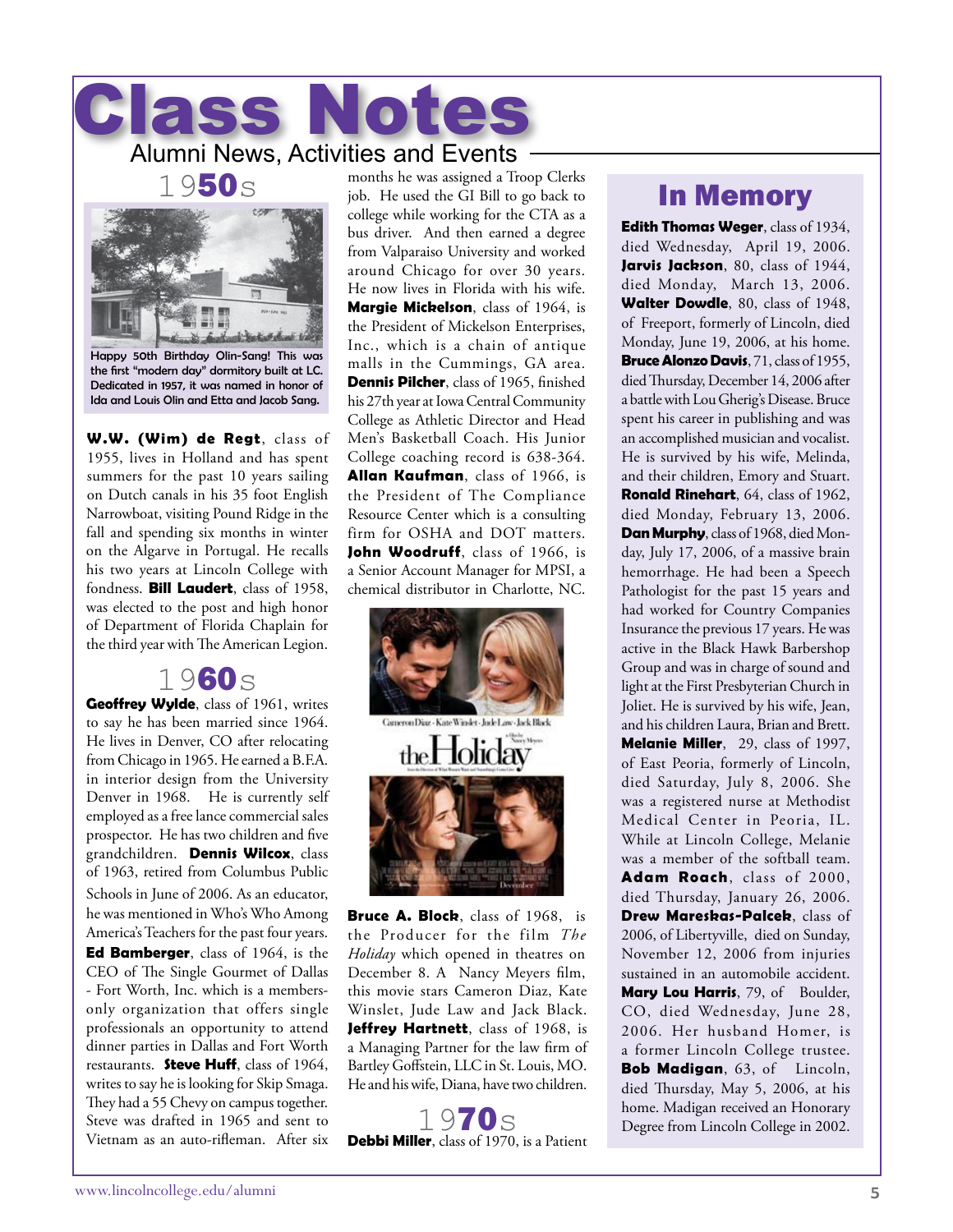



Coordinator for Weintraub/Eltink Orthodontics in Buffalo Grove, IL. **Laurel Torode Cripe**, class of 1974, would like to hear from classmates. She is currently living in Monticello, IL. **Steve Kidd**, class of 1974, is the owner of NatZ CloZet in Chicago. He and his wife, Natalie, have two children. **Greg Hopkins**, class of 1975 and President of Cleveland Golf, was elected to The National Golf Foundation Board of Directors. **Carmen McFadden**, class of 1975, is working as the Ebilling Coordinator at Cooper & Scully, P.C. Law Firm in Dallas, TX.



**Class of 1976 Members came back to campus over the Labor Day holiday in September. First row L-R Chip Maillet, OH; Phil Pople, MD; Christine Peterson, IL; Second row L-R Lynne Pople Petty, IA; Diane Wyre Futch, TN; Third Row L-R David Moss and Nancy Burnett Nelson, both of IL.**

**Karen Alexander**, class of 1976, wants to hear from former classmates, Cary Gaffney and Linda Pickard. Contact Karen at 314-966-7055 or 2343 Hidden Meadow Lane in Ballwin, MO 63021. **Patricia (Campos) Sawyer**, class of 1977, is a Case Management Supervisor for the Illinois Migrant Council in Cobden, IL. **Jacqueline (Moore) Dillard,** class of 1979, is currently a registered nurse with First Health. She has two children and lives in Glenwood, IL.

**Valerie Krueger**, class of 1979, is working as a Special Education Teacher for Chicago Public Schools. After LC she went to Western Illinois University and then earned an M.S. from DePaul University.



25 years ago...women's softball team places 3rd in the nation. Men's basketball team places 2nd in the nation. Lincoln College Players present a play at the Kennedy Center for the Performing Arts in Washington, D.C.

**Viveca (Moore) Poinsetteicia**, class of 1980, received her B.A. and M.S.Ed.from Chicago State University. She is currently pursuing her Ed.D. at DePaul University in Chicago. She works at North Park University as the Chief Certification Officer and Director of the Center for Africana Studies. She has two children and lives in Chicago. **Rusty Silber**, class of 1983, is a Sportswriter/Broadcaster for Daily Herald/WSBC/Waukegan.org in Libertyville, IL. **Christian Hieser**, works for John Hieser Insurance in Armington, IL. **James Curran**, class of 1988, is working as an Assistant Director of the IT department at Quincy University in Quincy, IL. **Eric Grunder**, class of 1988, completed his 13th year of teaching science at Lincoln College. He is married (almost 12 years) and has two sons, Benjamin, age 6 and Adam, age 3. He says he can't think of a better job to have or better people to work with. **Bryan Smith**, class of 1988, is working as Teacher/Coach for Bradley-Bourbonnais High School. He married Kelly (Semlow) Smith and they have four children. **Joya Fadeley**, class of 1989, is in Administration for the Eimago/Union Rescue Mission in Los Angeles, CA. **Luke Hirschman**, class of 1989, is a Licensed Minister at Victory Christian Center where he is the Music Director and Assistant Youth Pastor. He is also an Assistant Manager at his family-owned retail

**Happy 10th Birthday Heritage West** The new suite styled residence hall was built and opened to students in the fall of 1997.

store. He is married to Joy and they have two children, Zoe, age 4 and Caleb, 4 months.



**Bill Storie**, class of 1991, and his wife Melissa, are the proud parents of twin boys. Ethan Cobb (left) and Liam Robert (right) were born June 1, 2006.



James Anderson, class of 1994, is working as a Kindergarten Teacher for Mt. Pulaski Elementary School in Mt. Pulaski, IL. **Jason Morin**, class of 1994, is the owner of Brighton Car Wash in Naperville, IL. **Sherri Roemer**, class of 1994, is a Photo Lab Assistant at Walgreens in Lincoln, IL. She has three children. **CPT Kris Scarcliff**, class of 1994, recently served in Iraq earning a Bronze Star and was part of the film *My Country My Country* that aired on PBS about the U.S. occupation in Iraq. For information about the film, which was nominated for an Academy Award, go to www.mycountrymycountry.com. **Kristina Burzynski**, class of 1995, is currently working at Allstate as an agent. She lives in Streamwood, IL. **Douglas Maske**, class of 1995, is the Lead Programming Architect for Maske Productions in Bellwood. Find more information at w w w. M a s k e P r o d u c t i o n s . c o m . He has four children. **Jason Steffens**,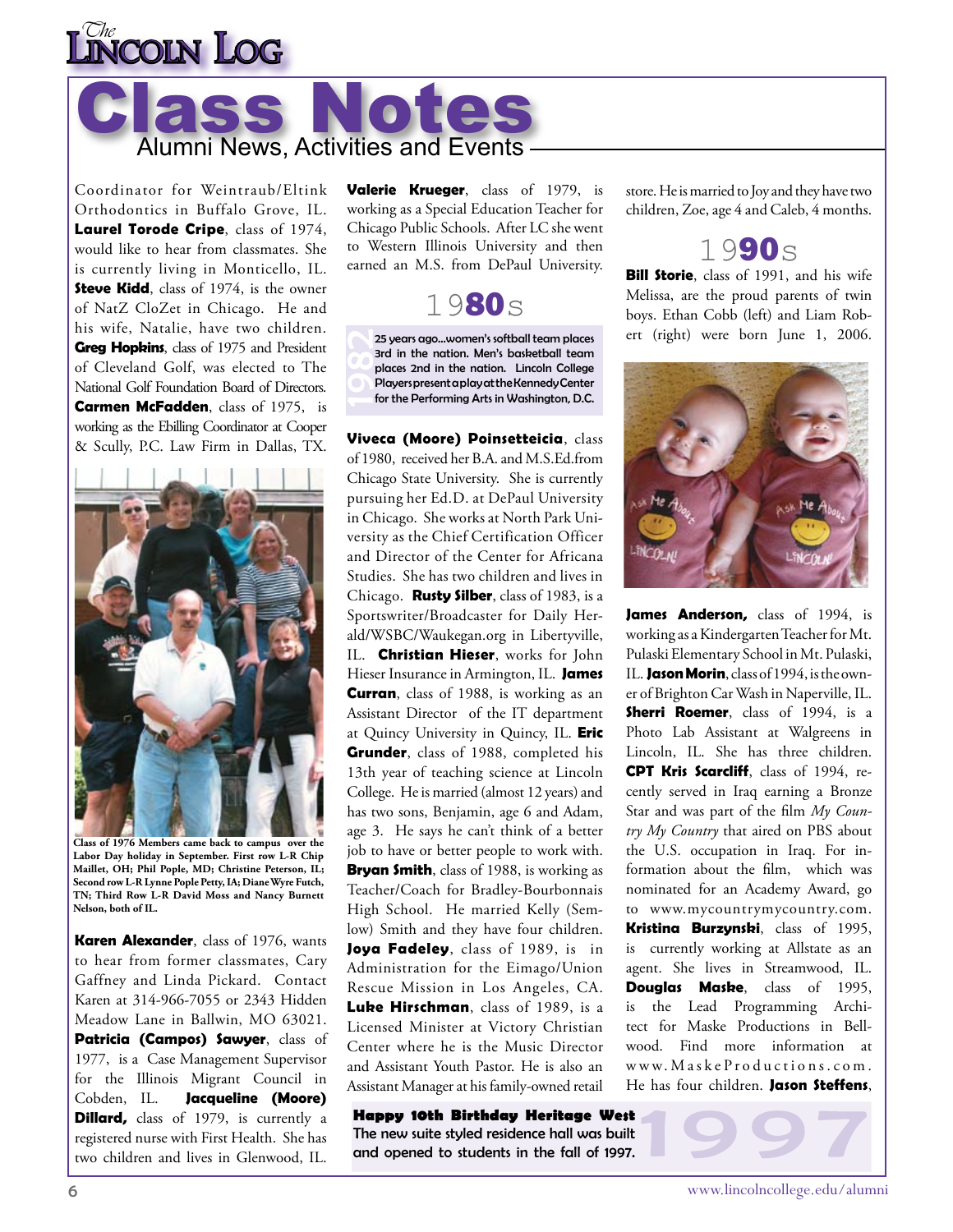Jason C. Dunlap, class of 1999, writes to say he only went to Lincoln for one semester, but it has changed him in ways you wouldn't believe. He continued with school at home and is currently a National Admissions Advisor for Colorado Techni-

class of 1995, is the District Manager for Hamburg Distributing in Champaign, IL. **Dave Bohmann**, class of 1996, is working at an Elementary School in Hazel Crest, IL. **Rikeesha Cannon**, class of 1997, is the Media Relations Director for Sargent Shriver National Center on Poverty Law in Chicago, IL. **Jason Graf**, class of 1997, lives in Dunlap, IL and works at St. Francis hospital as a registered nurse. He and his wife Courtney welcomed their first child, Jack Michael in November of 2005. **Nicole Stoda**, class of 1997, is the owner of Lullabye Designs in Sun Prairie, WI. **John Stephens**, class of 1998, is the Director of Marketing for The Little Theatre On The Square in Sullivan, IL. **Chris McCray**, class of 1998, is the Artistic Director for Chicago Dance Crash. He choreographed, composed, costumed, and wrote a 90-minute dance performance, Ghost Play. Underwritten by AT&T, the production opened in July 2006.

community. I am currently a student at CTU online getting my degree in Marketing. I am proud to have spent what little time I did there. Thank you Lincoln!" He also wanted to pass on that WLNX Radio rules the airwaves! **Holly (Palmer) Willdrick**, class of 1999, gave birth to a baby boy, Robert "Bobby" Willdrick IV on October 8, 2005.

### 2000<sub>s</sub>

**Nathanael Kotras**, class of 2001, is the owner of Elevation Studios in Collinsville, IL. Visit his website at: www.elevateyourmusic.com. **Sara Eichorn Lawrence, class of** 2001, was married in 2003 to David Lawrence of Fairbury, IL. They have two sons, Jay, age 2 and Eli who is 1. Sara is the cheerleading coach at Marquette Catholic High School. **Karen McHugh**, class of 2001 is studying to be a nurse. **Laura Siebert**, class of 2001, is an investment representative and personal banker at Chase in St. Charles, IL. **Shane Syndergaard**, class of 2001, writes to say he is working as a Head Swim Coach for Helena Lions Swim Team in Helena, MT. He earned a second Associates degree from the University of Montana-Helena College of Technology. **Arthur Adamiec, Jr.**, class of 2002, graduated from the University of Montana-Missoula with a Bachelor of Science degree in Recreation Resource Management. He is currently working at a Four Seasons Resort, Tamarak Resort, LLC as a Mountain Bike Trail Crew Member in Donnelly, ID. **Ashley Brinner**, class of 2002, is currently attending Aurora University pursuing her Master of Social Work degree. After graduation in the summer of 2007 she plans to move back to central Illinois, possibly Lincoln. She would love to be a hospital social worker and possibly teach one or two classes at Lincoln College. **Kelli (Dehm) Cox**, class of 2002, is working as a Billing Specialist for Morgan Office Assistance in Pontiac, IL. **Melanie Danner Dicken**, class of 2002, was married in July. She is teaching first grade in Normal, IL and is a cheerleading coach at her school. **Mersed Halilovic**, class of 2002, is working as a Commercial Relationship Manager at Regions Bank in St. Louis, MO. **Rachel Brancecum Walsh**, class of 2003, married Joseph Walsh on February 14, 2006 at The Church of Jesus Christ of Latter-Day Saints in Olney, IL. **Nytalia Cooper**, class of 2004, is working for Caterpillar, Inc. as a Painter/Prepper in Decatur, IL. **Jessica Garrett**, class of 2004, spent last summer performing at Six Flags Great America as a singer/dancer. She has also been hired as the Lincoln College Express choreographer for their upcoming season. **Jonathan Edmonson**, class of 2004, is working for State Farm as a Claim Automation and Procedures Specialist in Bloomington, IL. He married **Bridgett Smith** ('02) in 2003 and they have two children. **Samantha Singer**, class of 2004, was engaged in February of 2006 and is planning on getting married in June of 2007 upon the return of her fiance from his deployment in Kuwait with the Army National Guard. **Max Tolsky**, class of 2004, is the treasurer for D.S.A. Finance Corporation in Chicago, IL.

#### Share your class notes w w w . l i n c o l n c o l l e g e . e d u / a l u m n i

The Lincoln Log is published two times a year by Lincoln College, 300 Keokuk St., Lincoln, IL 62656. Third class postage paid at Lincoln, Illinois. POSTMASTER: Send address changes to Office of Advancement, Lincoln College, 300 Keokuk St., Lincoln, IL 62656. Lincoln College, a not-for-profit corporation, provides free distribution of 5,000 copies per issue. It is the policy of Lincoln College not to discriminate on the basis of age, handicap, color, creed, national origin, religion, race, or sex, with regard to student admissions and recruitment, student programs, or employment of personnel. It is the college's intent to comply with all equal opportunity regulations including, but not limited to, Title IX of the 1972 Education Amendments of Section 504 and the Rehabilitation Act of 1973. Inquires may be directed to Natalie Jeckel McGee, Director of Alumni Relations, 300 Keokuk St., Lincoln, IL 62656. Phone (217) 732-3155 ext. 219 or e-mail nmcgee@ lincolncollege.edu.

cal University Online. He says, "Lincoln prepared me to give back to the education

**Former Lincoln College Dance Force Members, Kendra Hemenover Prairie '98, Natalie Jeckel McGee '97, Chris McCray '98, and Lincoln College Dance instructor Tami Goodrich at the final performance of Ghost Play.**